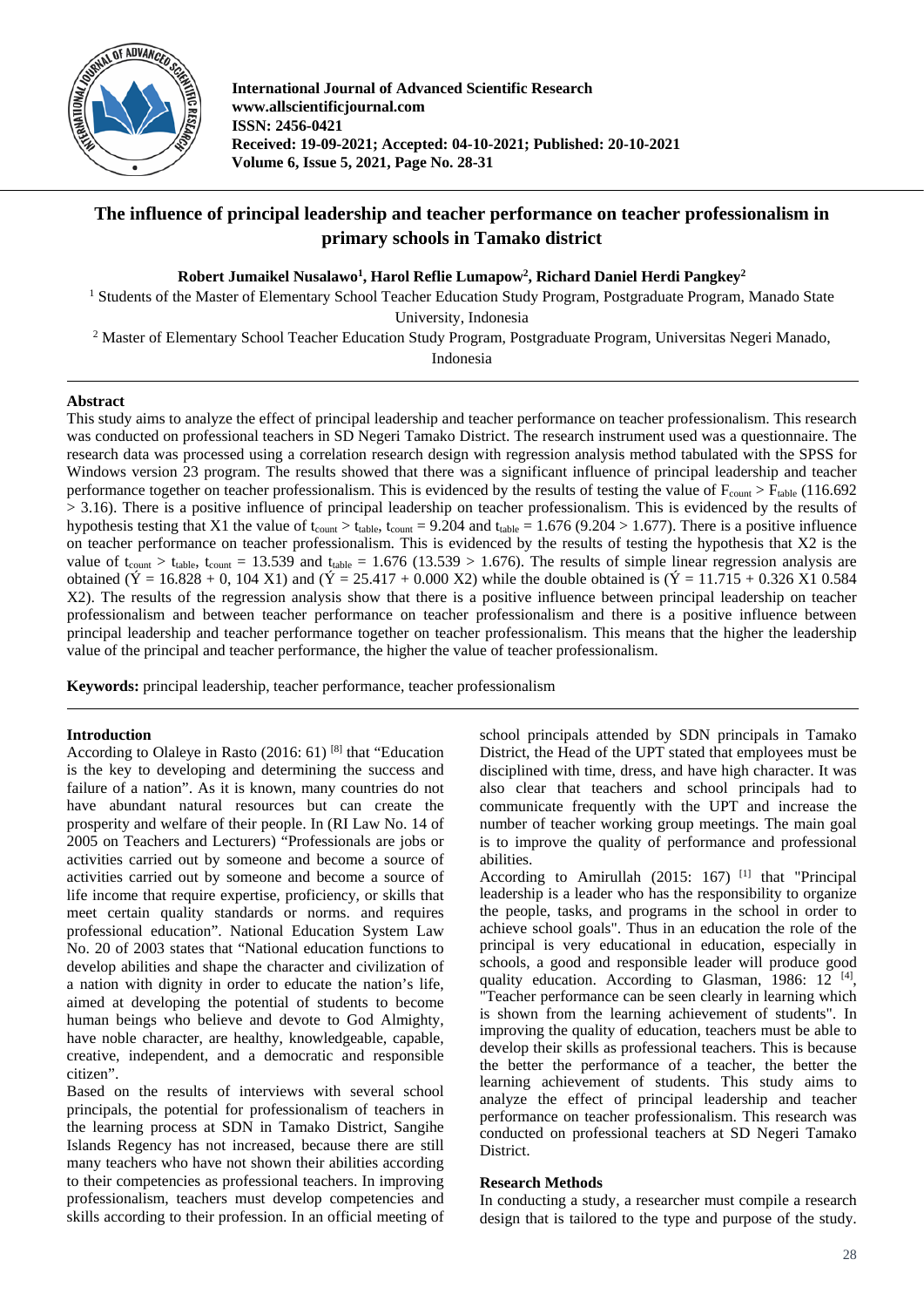The research design is structured, economical, and appropriate research steps so that the data obtained is accurate (Tahir, 2011: 51)  $[10]$ . In accordance with the research objectives and the nature of the problem to be studied, this study uses a quantitative, descriptive, correlation research design. This study places the influence of principal leadership and teacher performance on the professionalism of public elementary school teachers in Tamako District (Figure 1).



**Fig 1:** Influence between variables.  $X1 =$  school principal leadership variable,  $X2$  = teacher performance variable,  $Y =$ teacher professionalism variable

# **Result and Discussions Result**

This study was conducted to measure the influence of 3 variables, namely the principal's leadership (X1) and teacher performance (X2) as the independent variable and teacher professionalism (Y) as the dependent variable. This study selected a sample of 50 teachers from 16 Public Elementary Schools in Tamako District using a questionnaire as a research instrument that had previously been tested for its validity and reliability.

**Table 1:** Descriptive Statistics

|         | N  | Min | <b>Max</b> | Mean   | <b>Std. Deviation</b> |
|---------|----|-----|------------|--------|-----------------------|
| X1      | 50 | 93  | 121        | 107.82 | 6.850                 |
| X2      | 50 | 90  | 122        | 108.12 | 8.431                 |
|         | 50 | 95  | 28         | 110.00 | 7.409                 |
| Valid N | 50 |     |            |        |                       |

|                                  |          | $\mathbf{X}$ 1 | X <sub>2</sub> | Y       |
|----------------------------------|----------|----------------|----------------|---------|
| N                                | 50       | 50             | 50             |         |
| Poisson Parameter <sup>a,b</sup> | Mean     | 107.82         | 108.12         | 110.00  |
|                                  | Absolute | .140           | .143           | .111    |
| <b>Most Extreme Differences</b>  | Positive | .140           | .085           | .107    |
|                                  | Negative | $-.138$        | $-.143$        | $-.111$ |
| Kolmogorov-Smirnov Z             | .991     | 1.008          | .785           |         |
| Asymp. Sig. (2-tailed)           | .279     | .261           | .569           |         |

Table 1 shows that the variable teacher professionalism has a sig.  $= 0.569 > 0.05$ . This means that the data on teacher professionalism are normally distributed. Furthermore, the teacher performance variable has a sig.  $= 0.261 > 0.05$ . This means that teacher performance data are normally distributed. The principal leadership variable has a sig.  $=$  $0.279 > 0.05$ . This means that the principal leadership data is normally distributed. Whereas table 2 shows that the results of the One Sample Kolmogorov-Smirnow test as a whole meet the requirements of normality and regression assumptions that are feasible to be used in predicting professionalism based on principal leadership and teacher performance.

#### **Simple Regression Analysis**

#### **The influence of principal leadership (XI) on teacher professionalism (Y)**

The first hypothesis in this study is to test whether there is a positive relationship between the principal's leadership (X1) and the professionalism of teachers (Y) SD Negeri Tamako District. This partial correlation analysis is used to determine the steps in testing the first hypothesis as follows (Table 3).

**Table 3:** The regression coefficient of significant test of the principal's leadership variable (X1) on teacher professionalism (Y)

|       |       | <b>Unstandardized Coefficients</b> | SС                |      | Sig.  |      |
|-------|-------|------------------------------------|-------------------|------|-------|------|
| Model |       |                                    | <b>Std. Error</b> |      |       | Beta |
|       | Const | 16.828                             | 10.143            |      | 1.659 | 104  |
|       | X1    | .864                               | 094               | .799 | 9.204 | .000 |

The formula for seeing the regression equation that presents the influence of the principal leadership variable X1 on the professionalism variable Y, namely:  $Y = a (Constant) + bX1$  $(Y = 16,828 + 0, 864 X1)$  can be seen in the table.

## **The effect of teacher performance (X2) on teacher professionalism (Y)**

The formula for seeing the regression equation that presents the influence of teacher performance variables (X2) on the professionalism variable (Y), namely:  $Y = a$  (Constant) +  $\overline{bX2}$  (Y = 25.417 + 0.782 X2) can be seen in table 4. Proof of hypothesis testing regarding linkages teacher performance variables (X2) on teacher professionalism (Y) can be proven by tabulating the data in the table 4. The criterion for the significance of the regression is "if  $t_{\text{count}}$  > t<sub>table</sub> or the Sig < 0.05, then  $H_0$  is rejected and  $H_0$  is accepted". Meanwhile, the value of  $t_{table}$  for the real level is 5% with a degree of confidence  $(df = n -1) (50-1 = 49)$ . The table shows that the  $t_{\text{count}} = 13.539$  and Sig. = 0.000 while  $t_{table} = 1.676$ . Because the value of Sig < 0.05 (0.000 < 0.05) and  $t_{count} > t_{table}$  (13.539 > 1.671),  $H_0$  is rejected, which means  $H_1$  is accepted. This means that "there is a positive influence on teacher performance (X2) on teacher professionalism (Y)".

**Table 4:** The regression coefficient of significant test of the principal's leadership variable (X2) on teacher professionalism (Y)

|  | Model | <b>Unstandardized Coefficients</b> | SС                |  | Sig.  |             |
|--|-------|------------------------------------|-------------------|--|-------|-------------|
|  |       |                                    | <b>Std. Error</b> |  |       | <b>Beta</b> |
|  | `onst | 25 417                             | 6.266             |  | 4.056 |             |
|  | X2    |                                    | 058               |  | .539  |             |

**Table 5:** The correlation coefficient of teacher performance on teacher professionalism

| Model Summarv <sup>b</sup> |      |     |  |                                                               |  |  |
|----------------------------|------|-----|--|---------------------------------------------------------------|--|--|
|                            |      |     |  | Model R R Square Adjusted R Square Std. Error of the Estimate |  |  |
|                            | QO∩a | 792 |  | 3 410                                                         |  |  |

Based on table 5, the coefficient of determination is 0.792, which means that the teacher performance variable has an effect on teacher professionalism by 79.2%. While the correlation coefficient of the effect of the independent variable on teacher performance (X2) on teacher professionalism (Y) is 0.890, meaning that there is a very strong influence between teacher performance and teacher professionalism.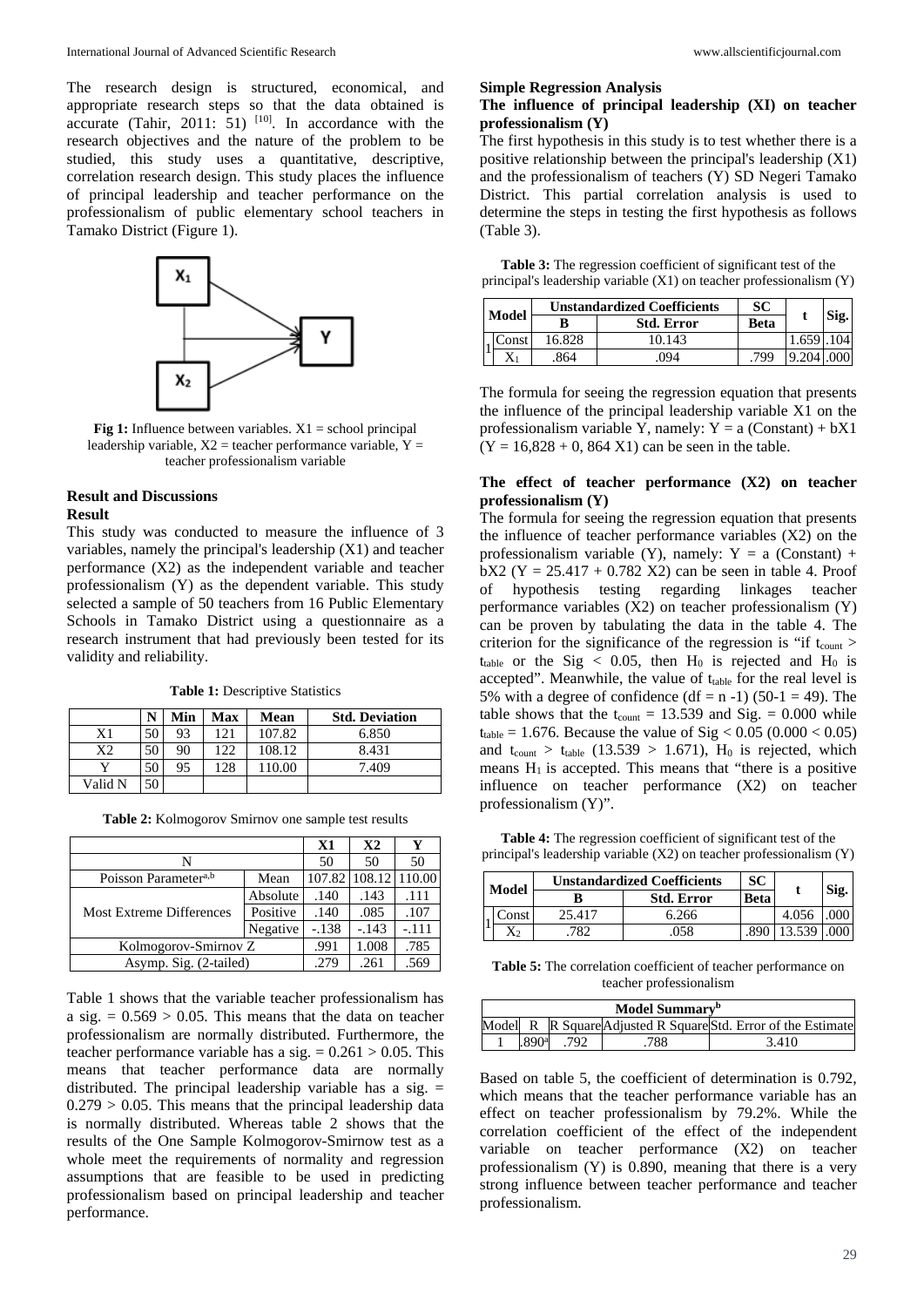## **Multiple Regression Analysis**

# **The influence of principal leadership (X1) and teacher performance (X2) on teacher professionalism (Y)**

The formula to see the regression equation that presents the influence of the principal's leadership variable (X1) and teacher performance (X2) on the professionalism variable (Y), namely:  $Y = b$  (Constant) + b1X1 + b2X1 (Y = 11.715 + 0.326 X1 0.584 X2) can be seen in table 6. Proof of hypothesis testing regarding the relationship between the principal's leadership variable (X1) and teacher performance (X2) to professionalism (Y) can be proven through data tabulation in table 6. The regression significance criterion is "if  $t_{\text{count}} > t_{\text{table}}$  or value. Sig < 0.05, then  $H_0$  is rejected and  $H<sub>1</sub>$  is accepted". Meanwhile, the value of t table for the real level is 5% with a degree of confidence (df = n -2) (50-2 = 48).

The table 6 shows that X1 t<sub>count</sub> = 3,344 and Sig. =  $0.002$ , while  $t_{table} = 1.677$ . Because the value of Sig < 0.05 (0.002 > 0.05) and  $t_{\text{count}} > t_{\text{table}}$  0.000. Because the value of Sig  $< 0.05$  $(0.000 > 0.05)$  and t<sub>count</sub>  $>$  t<sub>table</sub>  $(7.376 > 1.671)$ , H<sub>0</sub> is rejected, which means  $H_1$  is accepted. This means that "there is a positive influence of principal leadership (X1) and teacher performance (X2) together on teacher professionalism (Y)".

**Table 6:** The regression coefficient of significant test of the principal's leadership variable (X1) and teacher performance (X2) on teacher professionalism (Y)

|  | Coefficients <sup>a</sup> |                                    |       |             |       |      |  |  |  |  |
|--|---------------------------|------------------------------------|-------|-------------|-------|------|--|--|--|--|
|  | Model                     | <b>Unstandardized Coefficients</b> |       |             |       |      |  |  |  |  |
|  |                           | <b>Std. Error</b>                  |       | <b>Beta</b> |       | Sig. |  |  |  |  |
|  | Const                     | 11.715                             | 7.013 |             |       |      |  |  |  |  |
|  | $X_1$                     | .326                               | .097  | .301        | 3.344 |      |  |  |  |  |
|  | X2                        | 584                                |       |             | 7 376 |      |  |  |  |  |

**Table 7:** The correlation coefficient of principal leadership and teacher performance with teacher professionalism

| Model Summary <sup>b</sup> |  |               |                   |                   |  |  |
|----------------------------|--|---------------|-------------------|-------------------|--|--|
| Model R                    |  |               | <b>Adjusted R</b> | Std. Error of the |  |  |
|                            |  | <b>Square</b> | <b>Square</b>     | <b>Estimate</b>   |  |  |
|                            |  |               |                   | 3.097             |  |  |

Based on table 7, the coefficient of determination is 0.832, which means that the variable of school principal leadership and teacher performance jointly affects teacher professionalism by 83.2%. While the multiple correlation coefficient of the influence of the independent variable principal leadership (X1) and teacher performance (X2) together on teacher professionalism (Y) is 0.912. This means that there is a very strong influence between principal leadership and teacher performance together with teacher professionalism.

**Table 8:** The results of the linearity test of principal leadership and teacher performance with teacher professionalism

|                                                                                | <b>ANOVA</b> <sup>a</sup> |          |    |          |         |                  |  |  |  |
|--------------------------------------------------------------------------------|---------------------------|----------|----|----------|---------|------------------|--|--|--|
| df<br>Sig.<br><b>Model</b><br><b>Sum of Squares</b><br><b>Mean Square</b><br>F |                           |          |    |          |         |                  |  |  |  |
|                                                                                | Regre                     | 2239.084 | ◠  | 1119.542 | 116.692 | 000 <sup>b</sup> |  |  |  |
|                                                                                | Resid                     | 450.916  | 47 | 9.594    |         |                  |  |  |  |
|                                                                                | Total                     | 2690.000 | 49 |          |         |                  |  |  |  |

If  $F_{count} > F_{table}$  then  $H_0$  is rejected and  $H_1$  is accepted, which means that there is a positive influence between the independent variables X1 and X2 on the dependent variable

 $Y.$   $F_{\text{count}}$  is the value listed in column  $F$  in the table, while the  $F_{table}$  value is the value of the distribution table  $F$  for the level real 5% by calculating the degree of numerator  $(k) = 2$ and degree of denominator (nk) -  $1 = 50-2-1 = 47$ .

Table 8 shows that the value of Sig =  $0.000$  and F<sub>count</sub> = 116.692, while  $F_{table}$  (Fin) = 3.20. Because the value of Sig < 0.05 (0.000 < 0.05) and  $F_{\text{count}} > F_{\text{table}}$  (116.692 > 3.20), then  $H_0$  is rejected and  $H_1$  is accepted, which means that there is a positive influence on the principal's leadership variable (X1) and teacher performance (X2) jointly towards teacher professionalism (Y).

#### **Discussion**

#### **The influence of the principal's leadership on teacher professionalism**

Based on the hypothesis test, it is proven that the principal's leadership has a positive influence on teacher professionalism. The correlation coefficient test for the influence of the principal's leadership variable on teacher professionalism is 0.799. From the calculation of the coefficient of correlation, it can be calculated that the value of the coefficient of determination between the principal's leadership and teacher professionalism can be calculated. The value of the coefficient of determination between principal leadership and teacher professionalism is 0.638. The leadership of the principal has an effect on teacher professionalism by 63.8% and the remaining 36.2% can be predicted by other variables.

According to Rice and Bishoprik in Imam Wahyudi (2012: 3) [6] "Professional teachers are teachers who are able to manage themselves in carrying out their daily duties. A teacher can be said to be a professional if he has high skills and high work motivation". According to E. Mulyasa (2019:  $17)$  <sup>[3]</sup> "The leadership performance of the principal is an effort made and the results that can be achieved by the principal in implementing school management to realize educational goals effectively and efficiently, productively and accountably". Based on this explanation, the results of this study indicate that there is a positive influence of the principal's leadership on teacher professionalism in SD Negeri Tamako District which is supported by previous findings and developing theories.

## **The effect of teacher performance on teacher professionalism**

Based on the hypothesis test, it is proven that teacher performance has a positive effect on teacher professionalism. The correlation coefficient test for the influence of teacher performance variables on teacher professionalism is 0.890. From the results of the calculation of the correlation coefficient, it can be calculated the value of the coefficient of determination between teacher performance and teacher professionalism. The value of the coefficient of determination between teacher performance and teacher professionalism is 0.792. Teacher performance has an effect on teacher professionalism by 79.2% and the remaining 20.8% can be predicted by other variables.

According to Imam Wahyudi (2012: 8)<sup>[6]</sup>, "Teacher performance is a teacher's work performance as a result of encouragement or motivation shown in the form of behavior. Teacher performance is the result of work in quality and quantity achieved by a teacher in carrying out his duties in accordance with the responsibilities assigned to him which includes compiling learning programs,